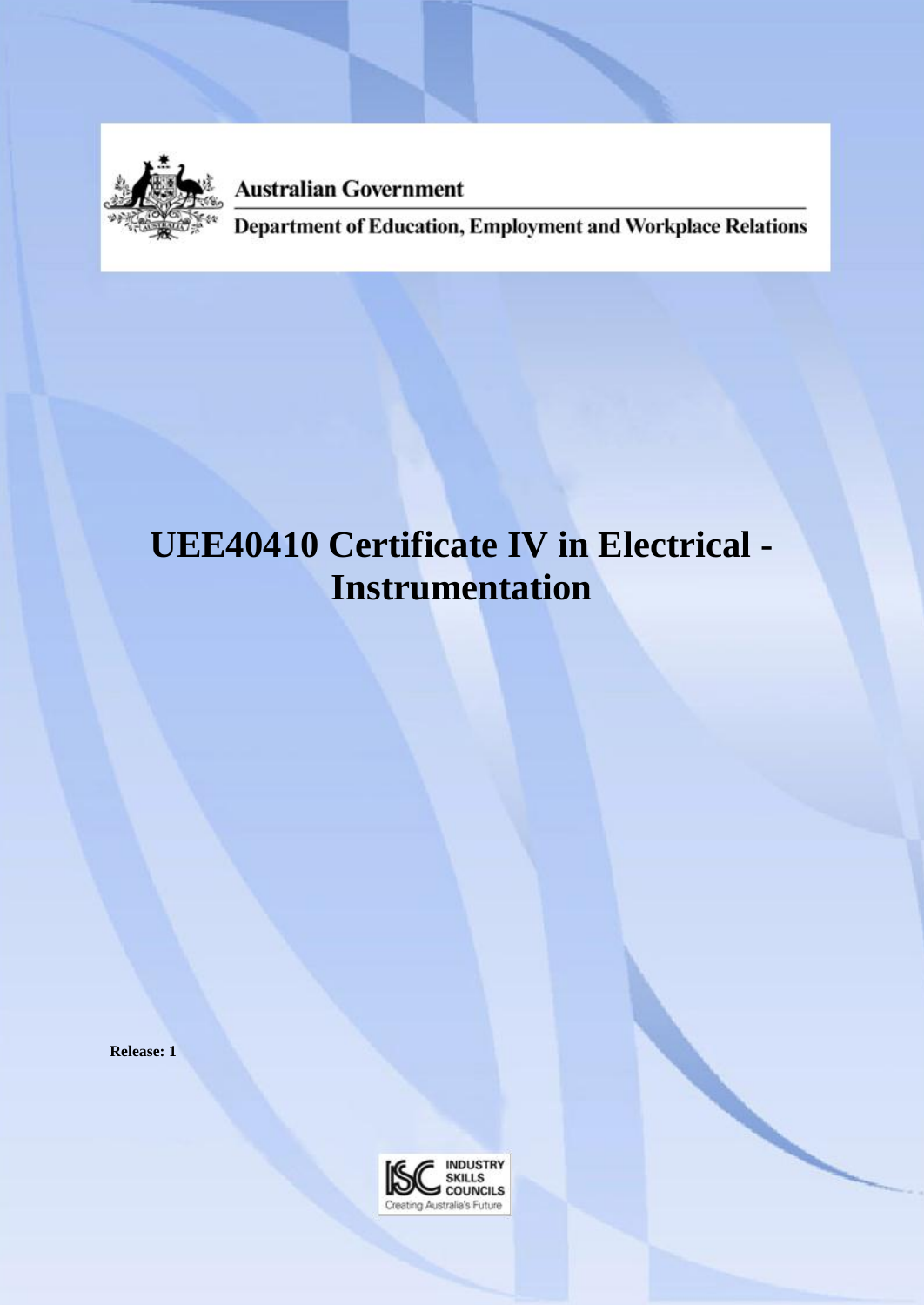#### **UEE40410 Certificate IV in Electrical - Instrumentation**

### **Modification History**

Not Applicable

### **Description**

#### **Scope**

This qualification provides competencies to select, install, commission, fault find and maintain electrical and instrumentation equipment in buildings and premises and instrumentation systems and core instrumentation equipment for process and control. It includes ERAC requirements for an 'Electrician's licence'.

### **Pathways Information**

Not Applicable

#### **Licensing/Regulatory Information**

Not Applicable

### **Entry Requirements**

Not Applicable

### **Employability Skills Summary**

Not Applicable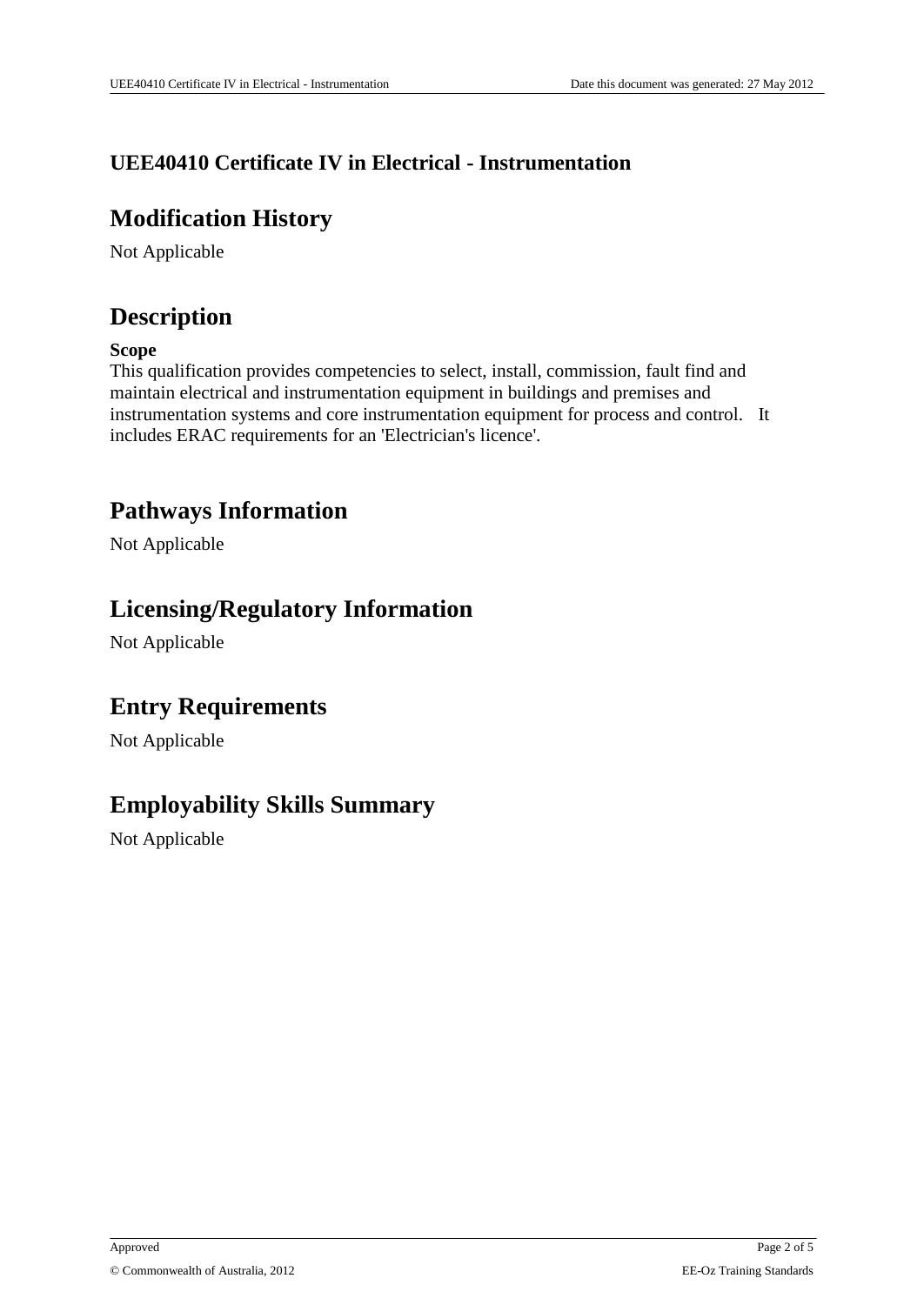## **Packaging Rules**

#### **Completion requirements**

The requirements for awarding this qualification are that the following are successfully achieved:

- All of the Core competency standard units;
- The required number of Stream Core competency standard units;
- The required number of Elective competency standard units as prescribed in the respective Schedule; and
- All the required pre-requisite competency standard units have been met as required.
	- Note: UEENEEG005B Those holding an 'Unrestricted Electricians Licence or equivalent issued in an Australian State or Territory meet the requirements of this unit and its pre-requisite requirements.

#### **Core Competency Standard Units**

All Core competency standard units to be achieved

| UEENEEE001B        | Apply OHS practices in the workplace                                            |  |
|--------------------|---------------------------------------------------------------------------------|--|
| UEENEEE002B        | Dismantle, assemble and fabricate electrotechnology components                  |  |
| UEENEEE003B        | Solve problems in extra-low voltage single path circuits                        |  |
| UEENEEE004B        | Solve problems in multiple path d.c. circuits                                   |  |
| <b>UEENEEE005B</b> | Fix and secure equipment                                                        |  |
| UEENEEE007B        | Use drawings, diagrams, schedules and manuals                                   |  |
| UEENEEE008B        | Lay wiring/cabling and terminate accessories for extra-low voltage<br>circuits  |  |
| UEENEEE017B        | Implement and monitor OHS policies and procedures                               |  |
| UEENEEE024C        | Compile and produce an electrotechnology report                                 |  |
| UEENEEE033B        | Document occupational hazards and risks in electrical work                      |  |
| UEENEEE038B        | Participate in development and follow a personal competency<br>development plan |  |
| UEENEEG001B        | Solve problems in electromagnetic circuits                                      |  |
| UEENEEG002B        | Solve problems in single and three phase low voltage circuits                   |  |
| UEENEEG003B        | Install wiring and accessories for low voltage circuits                         |  |
| UEENEEG004B        | Install low voltage electrical apparatus and associated equipment               |  |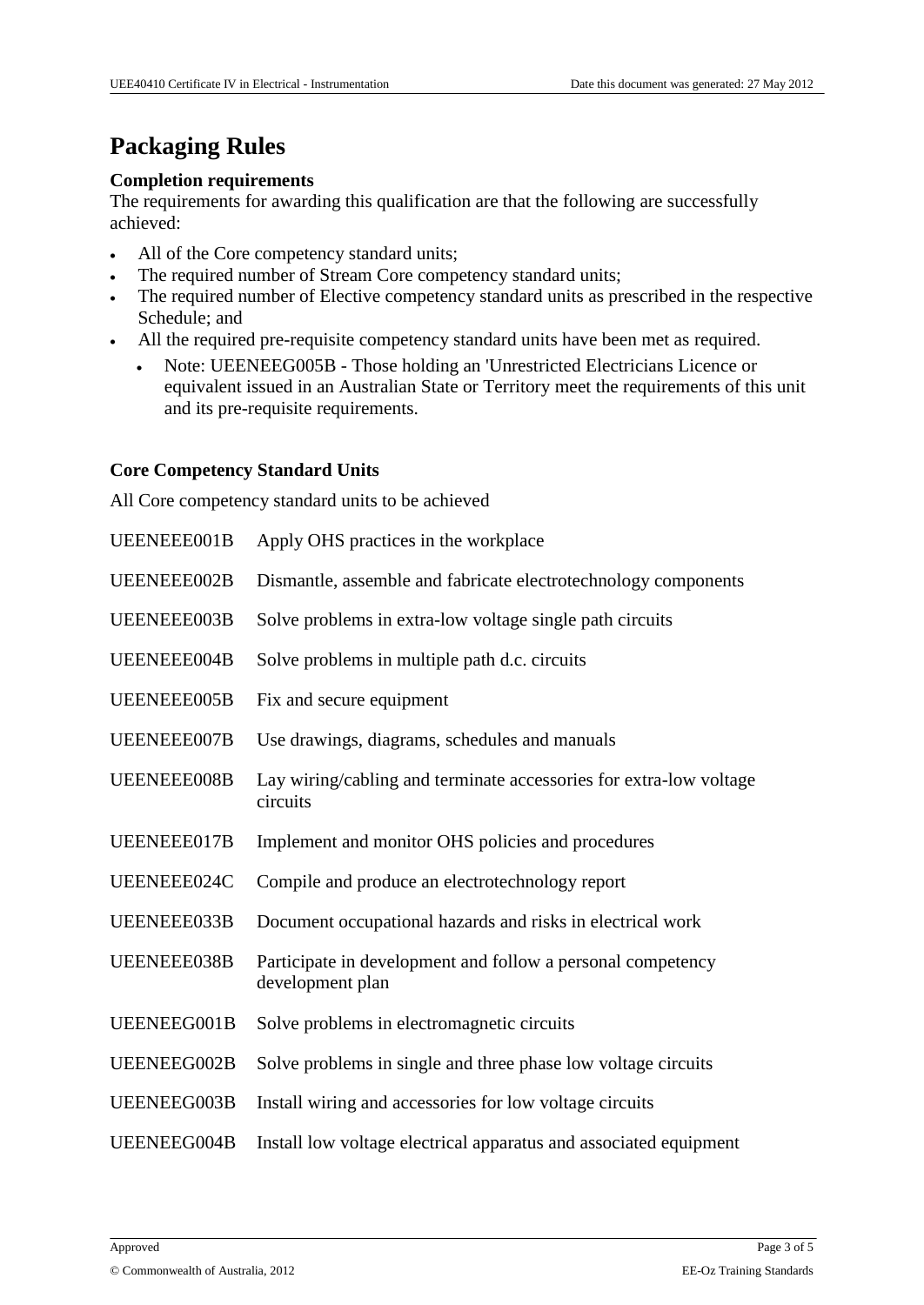| UEENEEG005B | Verify compliance and functionality of general electrical<br>installations |  |
|-------------|----------------------------------------------------------------------------|--|
| UEENEEG007B | Select and arrange equipment for general electrical installations          |  |
| UEENEEG008B | Find and repair faults in electrical apparatus and circuits                |  |
| UEENEEG009B | Develop and connect control circuits                                       |  |
| UEENEEI001B | Install and set up transducers and sensing devices                         |  |
| UEENEEI002B | Solve problems in pressure measurement systems                             |  |
| UEENEEI003B | Solve problems in density/level measurement systems                        |  |
| UEENEEI004B | Solve problems in flow measurement systems                                 |  |
| UEENEEI005B | Solve problems in temperature measurement systems                          |  |

#### **Stream Core Competency Standard Units**

At least 3 of the following competency standard units to be achieved

| UEENEEC001B | Maintain documentation                                                                              |
|-------------|-----------------------------------------------------------------------------------------------------|
| UEENEEC002B | Source and purchase material/parts for installation or<br>service jobs                              |
| UEENEEC003B | Provide quotations for installation or service jobs                                                 |
| UEENEEC010B | Deliver a service to customers                                                                      |
| UEENEED001B | Use basic computer applications relevant to a<br>workplace                                          |
| UEENEEE009B | Comply with scheduled and preventative maintenance<br>program processes                             |
| UEENEEE020B | Provide basic instruction in the use of<br>electrotechnology apparatus                              |
| UEENEEK042A | Participate in environmentally sustainable work<br>practices                                        |
| UEENEEK045A | Implement&monitor, policies&procedures for<br>environmentally sustainable electrotech work practice |

#### **Elective Competency Standard Units**